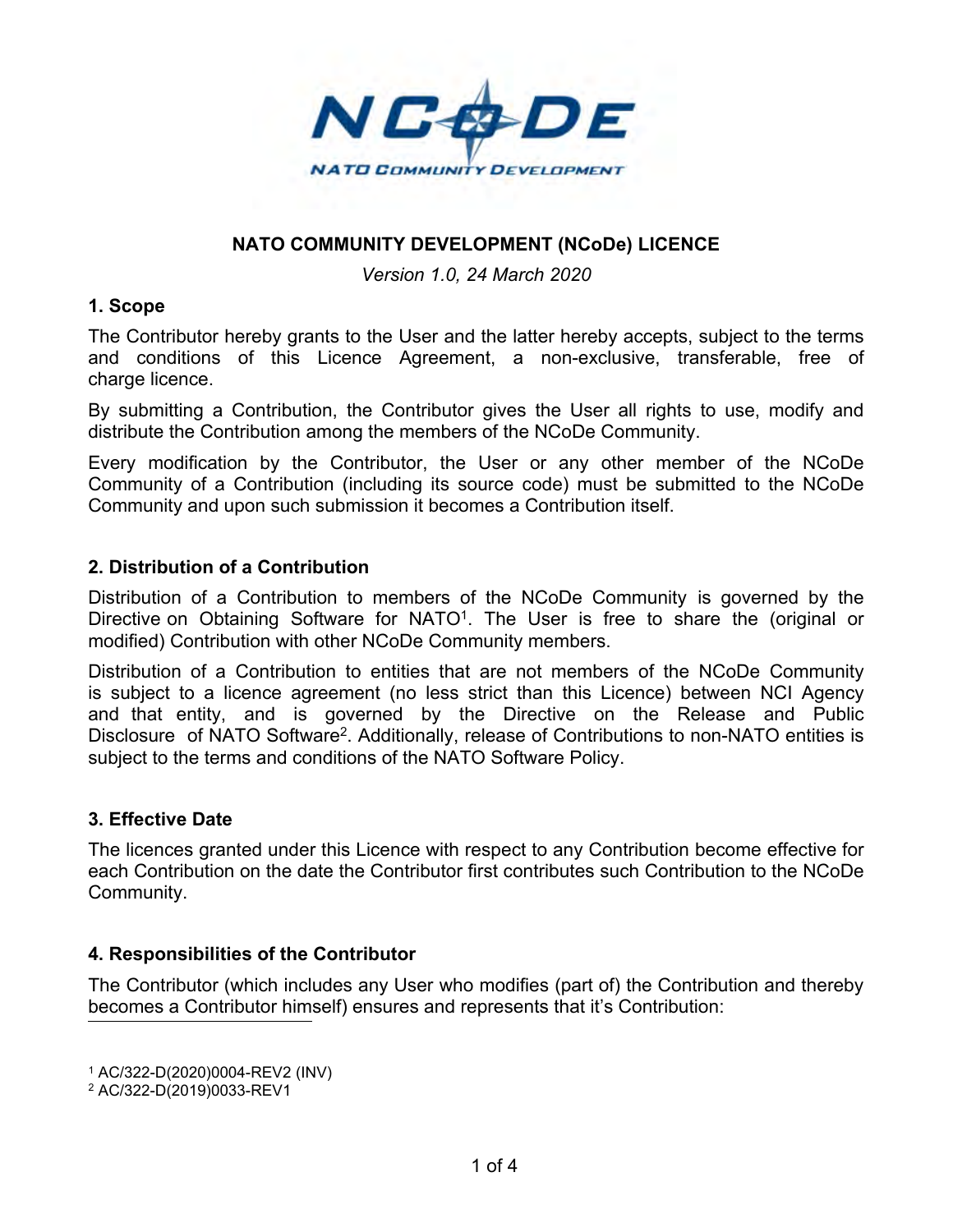- a. Includes the Contribution's source code form;
- b. Includes a legal notice conform to paragraph [11](#page-2-0) to this Licence;
- c. Does not infringe upon a third party's intellectual property rights;
- d. Is not subject to export control regulations;
- e. Is not subject to licensing conditions limiting or conditioning use, modification, ownership or disclosure of the Contribution;
- f. Cannot be revoked after having been contributed.

Responsibility for (the consequences of) any breach of these obligations shall be borne by the respective contributor.

# **5. Responsibilities of the User**

The User ensures and represents that:

- a. It shall use the Contribution in accordance with the terms and conditions of this Licence;
- b. All modifications to the Contributions, including source code, shall be submitted to NCI Agency to become a Contribution to the NCoDe Community;
- c. Any transfer or disclosure of the Contribution to another authorised party shall be accompanied by a copy of this Licence.

## **6. Required Notices**

Each Contribution must contain a legal notice conform to paragraph [11](#page-2-0).

## **7. Versions of the Licence**

NCI Agency is the author of this licence document and may publish revised and/or new versions of this licence document from time to time. Each version and revision will be given a distinguishing version number and will be published on the NCI Agency's website $^3$ .

Any member of the NCoDe Community may always use, distribute or otherwise make available the Contribution under the version of the Licence under it was contributed to the NCoDe Community unless the Contribution contains a notice prohibiting it from being distributed or otherwise made available under any subsequent version of the Licence.

<sup>3</sup> https://www.nato.ncia.int/NCoDe/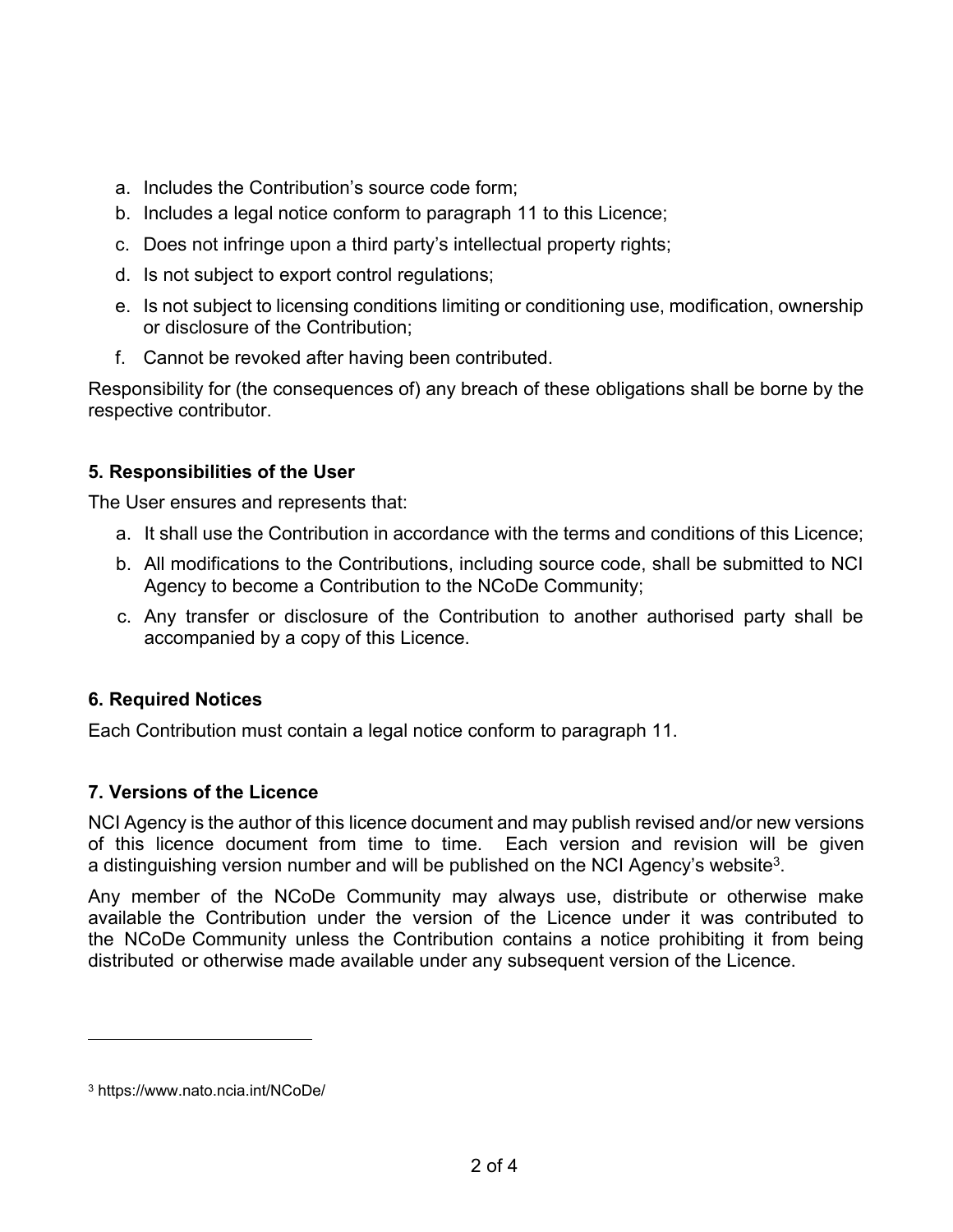### **8. Termination**

This Licence and the rights granted hereunder will terminate automatically if the Contributor fails to comply with terms herein and fails to cure such breach within 30 days of becoming aware of the breach. Provisions which, by their nature, must remain in effect beyond the termination of this Licence shall survive.

### **9. Disclaimer of Warranty**

The Contributor warrants that the Contribution does not infringe upon the intellectual property rights of any third party. The Contribution is provided under this Licence on an as-is basis, without warranty as to its functioning or fitness for purpose. This disclaimer of warranty constitutes an essential part of this Licence.

### **10. Dispute Settlement**

In case of disagreements, all disputes shall be resolved by consultation between the Parties and shall not be referred to any national or international tribunal or other third party for settlement.

## <span id="page-2-0"></span>**11. Source Code Form Licence Notice**

To apply the NCoDe Licence to your work, attach the following notice to the Contribution's source code (with the fields enclosed by brackets replaced with your own information). The text should be enclosed in the appropriate comment syntax for the file format.

"Copyright [yyyy] NATO. Created by [creator]. Modified by [Contributor(s)].

Use of this software is subject to the terms of the NCoDe Licence, v. 1.0. If a copy of the NCoDe Licence was not distributed with this file, you can obtain one at https://www.ncia.nato.int/NCoDe/v1.0/".

If it is not possible or desirable to put the notice in a particular file, then the Contributor may include the notice in a location (such as a LICENCE file in a relevant directory) where a recipient would be likely to look for such a notice.